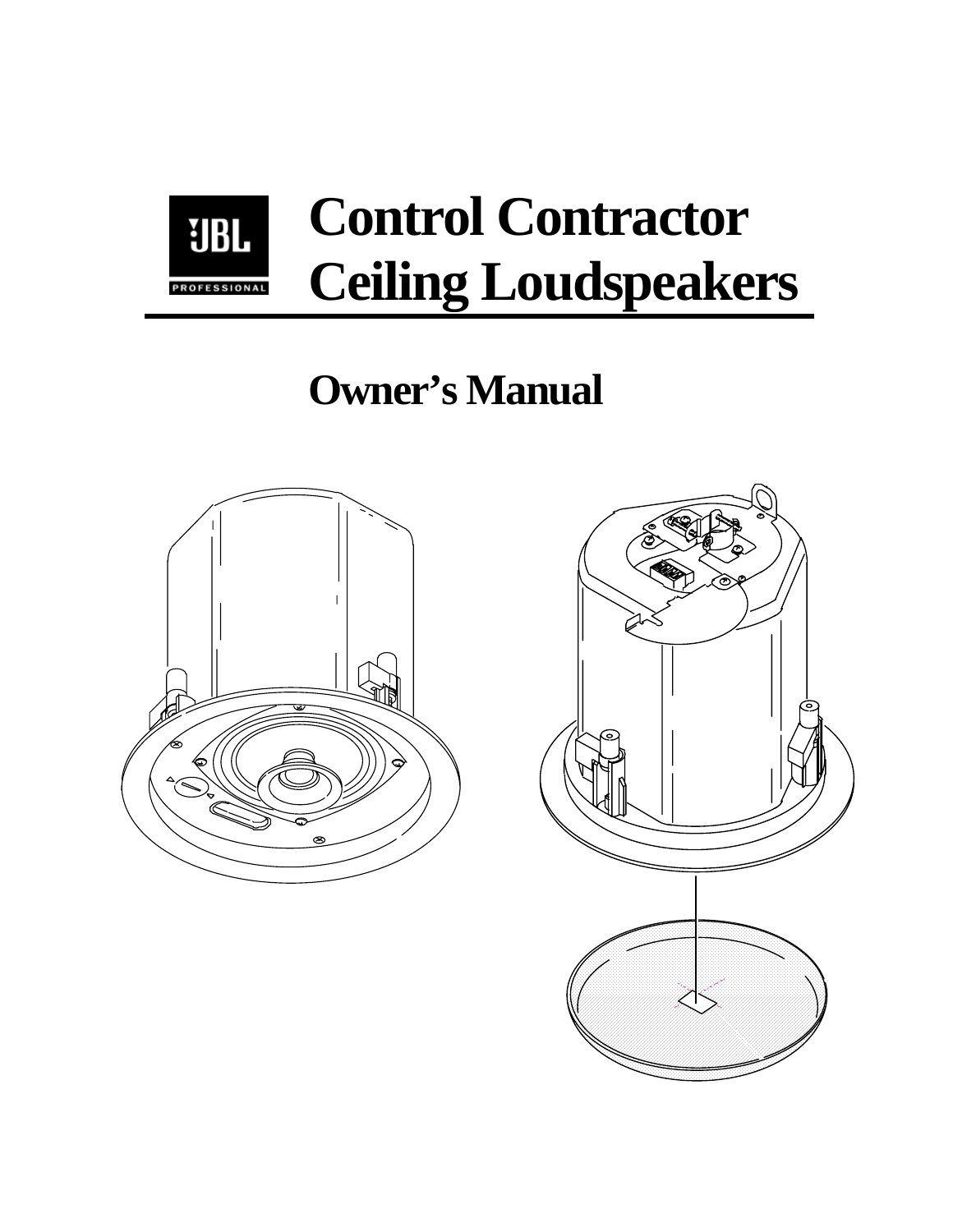# **Table of Contents**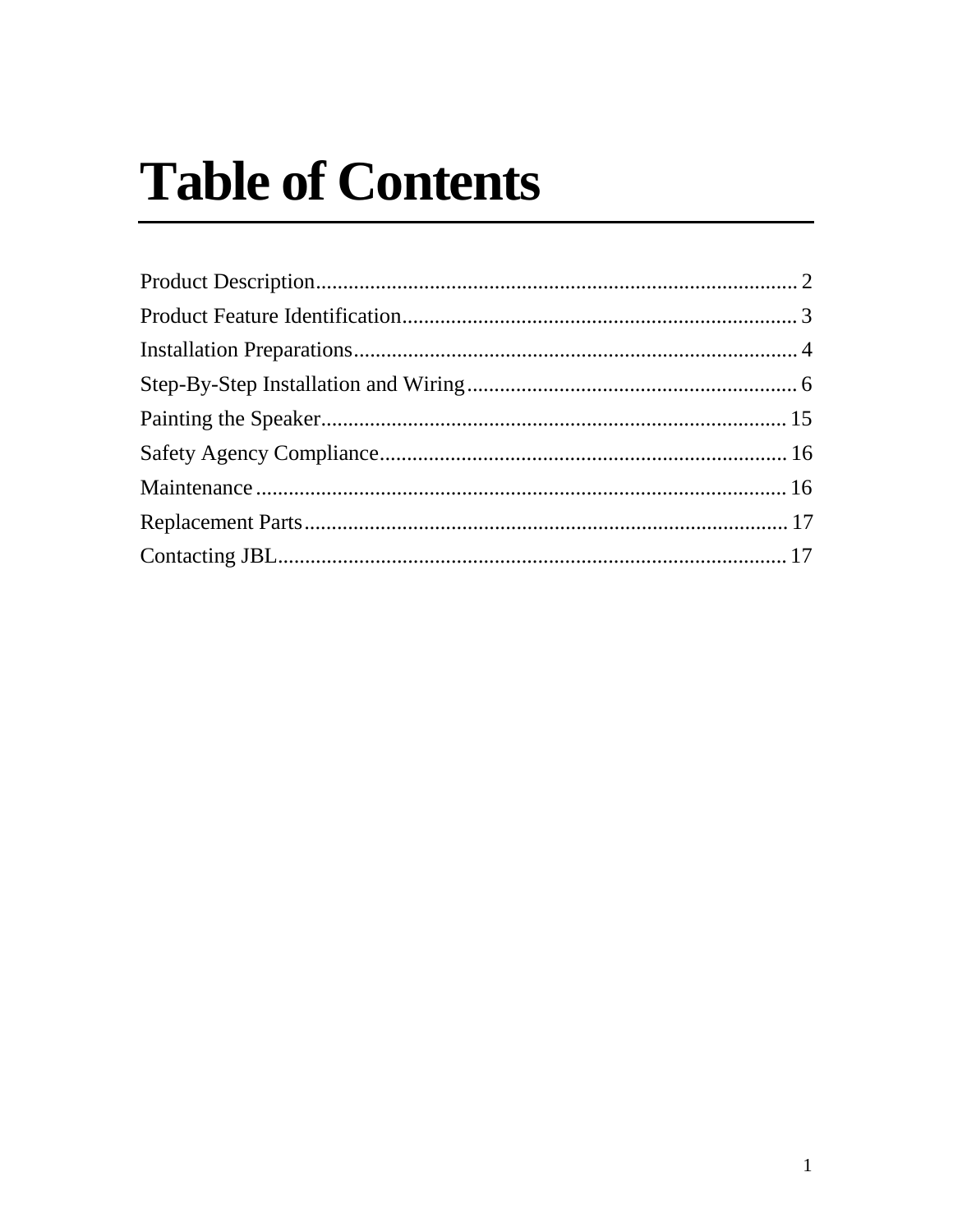Thank you for purchasing JBL Control Contractor ceiling loudspeakers.

Read through this manual to familiarize yourself with the features, applications and precautions before you use these products.

# **Product Descriptions**

The JBL Control Contractor ceiling loudspeakers utilize innovative design and materials to provide premium level performance from compact in-ceiling speakers.

**CONTROL 24C & 24CT** – Most compact of the JBL ceiling speakers, the Control 24C contains a coaxially mounted 4" woofer and ¾" titanium-coated tweeter, providing high-fidelity full-range sound over an extremely wide coverage area. The optional Control 24C**T** includes a multi-tap transformer for 70V or 100V systems.

**CONTROL 26C & 26CT** – The Control 26C is a powerhouse ceiling speaker containing a coaxially mounted 6.5" woofer and ¾" titanium-coated tweeter, able to deliver maximum sound level over a wide coverage area. The optional Control 26C**T** includes a multitap transformer for a 70V or 100V line distribution system.

**CONTROL 19CS & 19CST Subwoofer** – The unique Nested Chamber<sup>TM</sup> design and Linear Dynamics<sup>TM</sup> port allows powerful low-frequency reinforcement from a compact in-ceiling enclosure. The Control 19CS is an ideal addition to any system, resulting in full-fidelity high level sound. The optional Control 19CS**T** includes a special subwoofer-band transformer for use on 70V or 100V line distribution systems.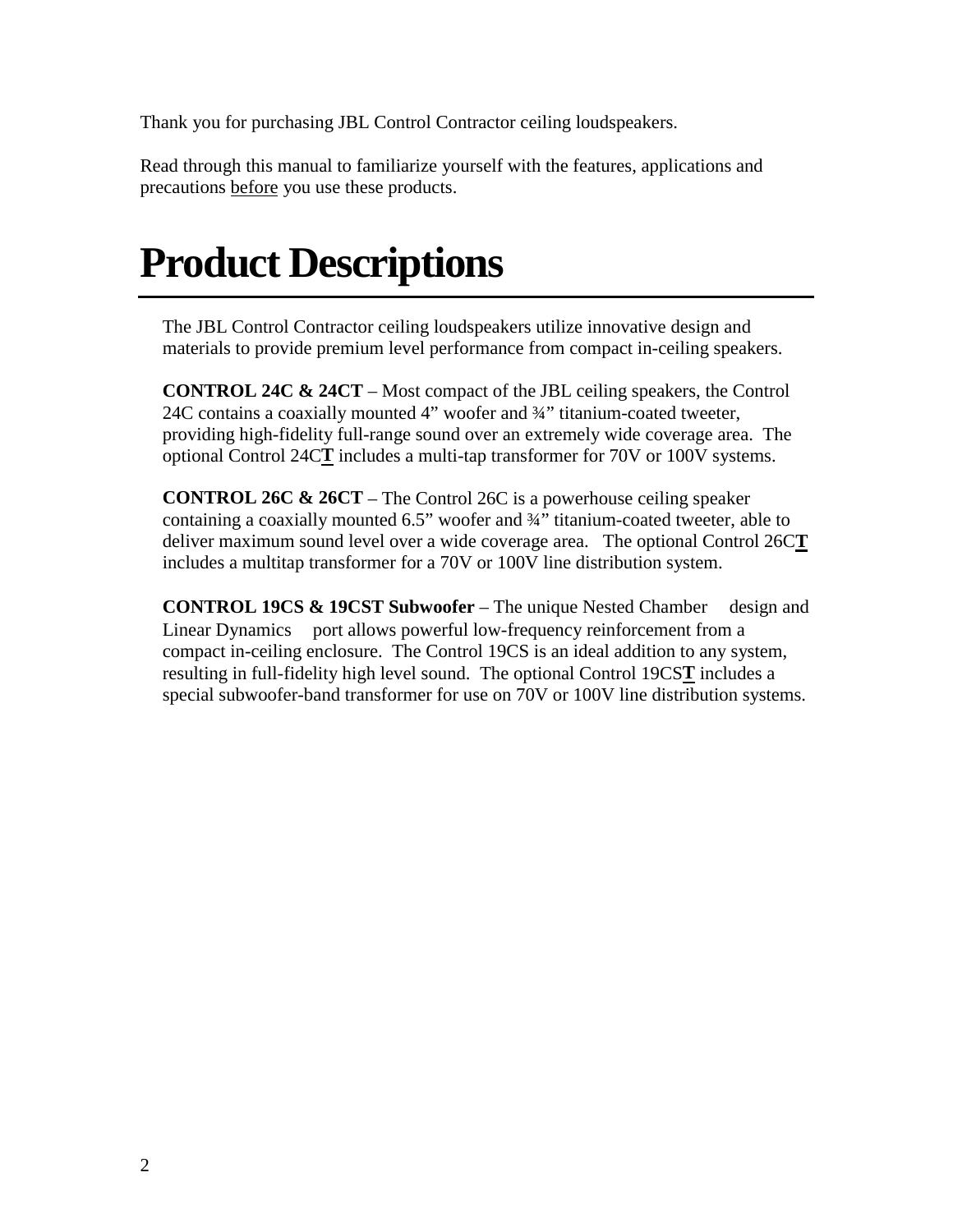## **Product Feature Identification**

**(Control 24C Shown)**

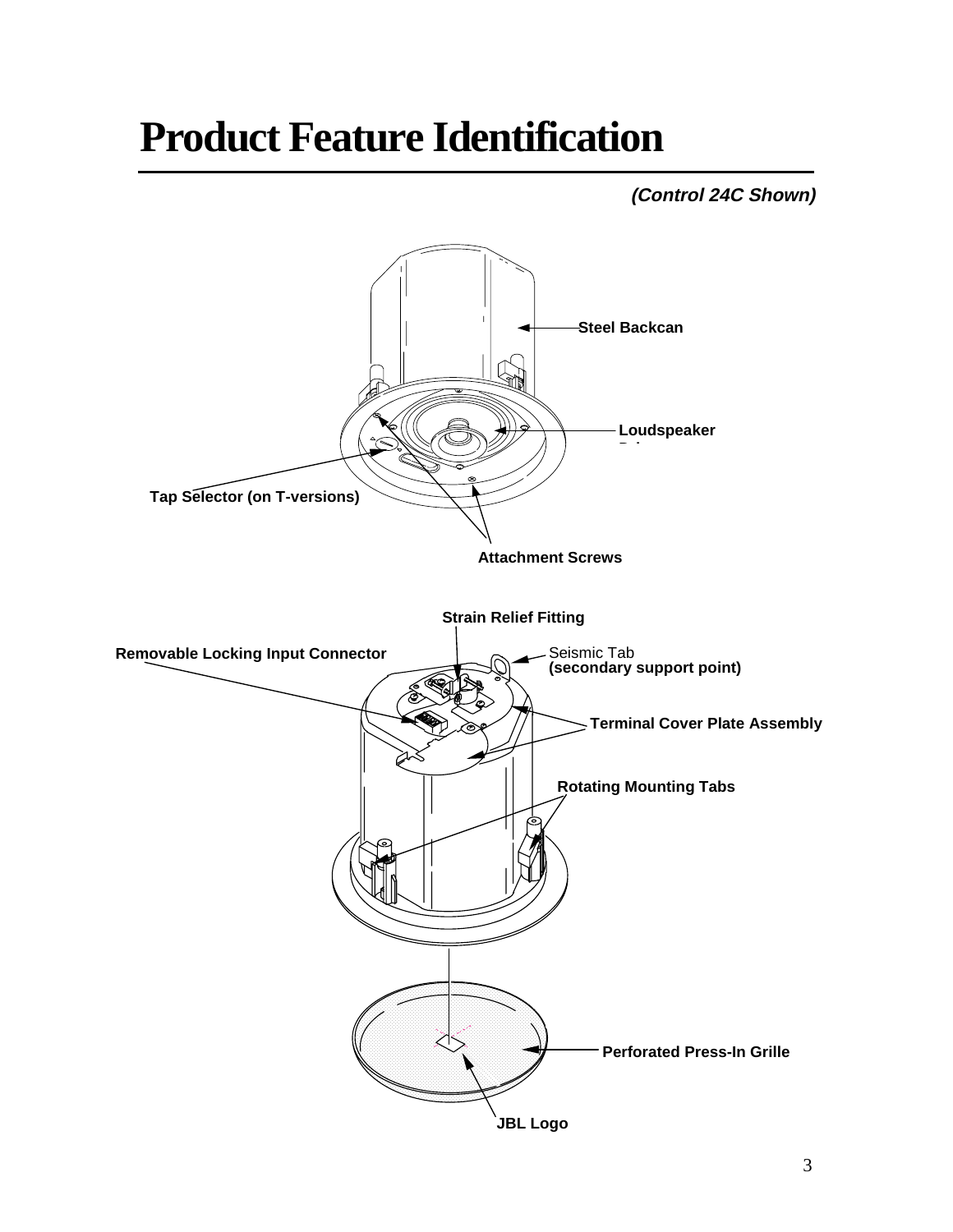## **Installation Preparations**

The entire installation can be accomplished, if necessary, without requiring access above the ceiling. Bracketry for use with either suspended ceilings or sheetrock ceilings is included. The speaker is held securely in place via mounting ears which lock into place. Inputs are attached to a removable locking connector (included) which can be prewired before installing the speaker for ultra-fast snap-on installation.

### **OPTIONAL PRE-INSTALLATION BRACKETS**

IN MOST CASES, NO BRACKETS OTHER THAN THE ONES INCLUDED WITH YOUR SPEAKER ARE REQUIRED. Everything needed for most installations of these loudspeakers is provided with your Control Contractor ceiling speaker.

However, a particular procedure that is sometimes used for installation into sheet rock (typically gypsum board) can be facilitated by the use of JBL's optional preinstallation brackets before the sheetrock is installed. The preinstallation bracket provides a bracket to which wiring can be tied behind the sheetrock and it can function as a cutout template when many cutouts are to be made in a production-line style installation. Two types of pre-installation brackets are available from JBL Professional as optional accessories:

1) The optional **NEW-CONSTRUCTION BRACKET** is made of flat sheetmetal, with wings to attach to the building structure. Holes are drilled for nails or screws at 16 inches (406 mm) and 24 inches (610 mm) on-center. Additional holes can be drilled by the installer at other spacings up to a maximum of 24-3/4 inches (630 mm) apart. Sheet rock installs over the bracket, and the bracket provides a template for blind cutout of the hole in the sheet rock. The sheet rock is typically cut with a routertype cutting tool, using the bracket ring as a cutout guide.

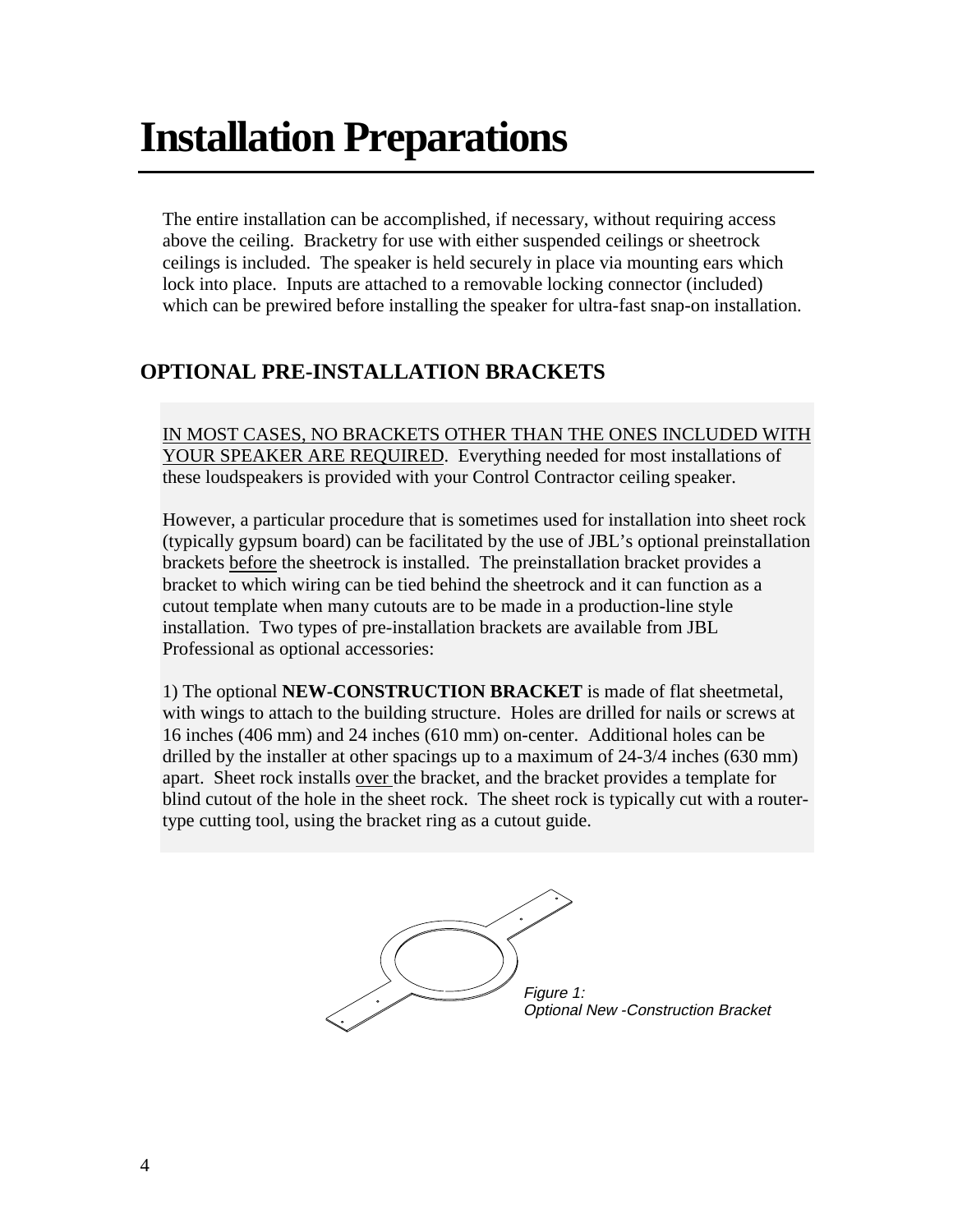2) The optional **PLASTER-RING BRACKET** (or "mud ring") contains a circular offset, forming a edge guide for sheet rock plastering. The bracket has wings that attach to the building structure. Sheet rock is typically either precut or cut with a rotary cutting tool using the outside of the plaster ring circle as a guide. The sheet rock hole is then plastered (or "mudded") up to the ring to create a seamless cutout.



### **Table 1: New Construction Brackets**

| Model                | New<br>Construction<br><b>Bracket</b> | Plaster-Ring<br><b>Bracket</b> |
|----------------------|---------------------------------------|--------------------------------|
| Control 24C & 24CT   | MTC-24NC                              | MTC-24MR                       |
| Control 26C & 26CT   | MTC-26NC                              | MTC-26MR                       |
| Control 19CS & 19CST | MTC-19NC                              | MTC-19MR                       |

### **USING INCLUDED C-BRACKET WITH SHEETROCK**

For most installations, the INCLUDED C-shaped backing plate to provides adequate reinforcement to the ceiling material, spreading out the clamping force from the tab clamps.

### **CUTOUT SIZES**

Packaged with the speakers are cardboard cutout templates for scribing the cutout hole onto your ceiling surface.

| Model                | <b>Cutout Size</b><br>(diameter) |
|----------------------|----------------------------------|
| Control 24C & 24CT   | 168 mm $(6.6 \text{ in})$        |
| Control 26C & 26CT   | 220 mm (8.75 in)                 |
| Control 19CS & 19CST | 305 mm (12.0 in)                 |

#### **Table 2: Cutout Sizes**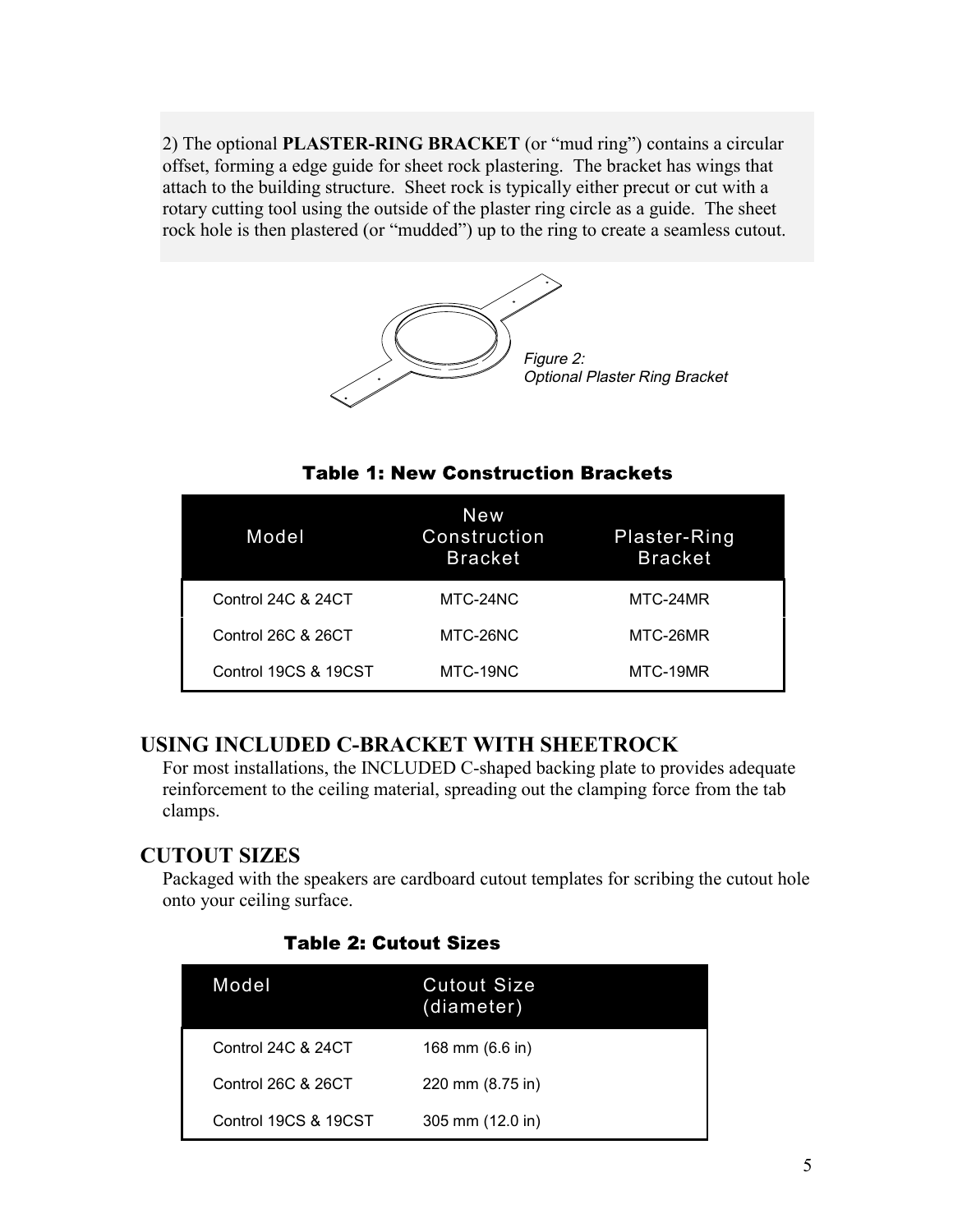## **STEP-BY-STEP INSTALLATION AND WIRING**

The installation system has been designed so that the entire installation can be accomplished from beneath the ceiling, for instances when access above the tile is not possible or practical. However, in some cases it may be easier with removable ceiling tiles to access from both the top and bottom of the ceiling tile during various phases of the installation.

**Step 1 – Cut the Hole.** Cutout the hole size either by tracing the cardboard cutout template or with a circular cutter set to the cutout sizes listed above. Pull the wiring through the cutout hole.



**Step 2 – Insert Backing Hardware Through the Hole.** Packaged with the speakers are two types of backing hardware – a C-shaped backing-plate bracket and two tile rails.

**Suspended Ceilings –** Insert the C-plate through the hole cut in the ceiling tile. Place the C-plate around the hole with the tabs located as shown on Figure 4. Insert the tile rails through the cut hole in the ceiling tile. Snap the two rails into the two tabs in the C-plate and align the rails so that the ends extend OVER the Tchannel grid on the side of the tile. Secure the rails onto the C-bracket tabs by inserting a screw though each tab into the rail. This can all be accomplished from below the ceiling tile, if necessary.

## FOR SAFETY: IMPORTANT TO USE BRACKETS

ALL included support brackets – C-plate and tile rails -- MUST be used when installing into suspended ceiling tiles.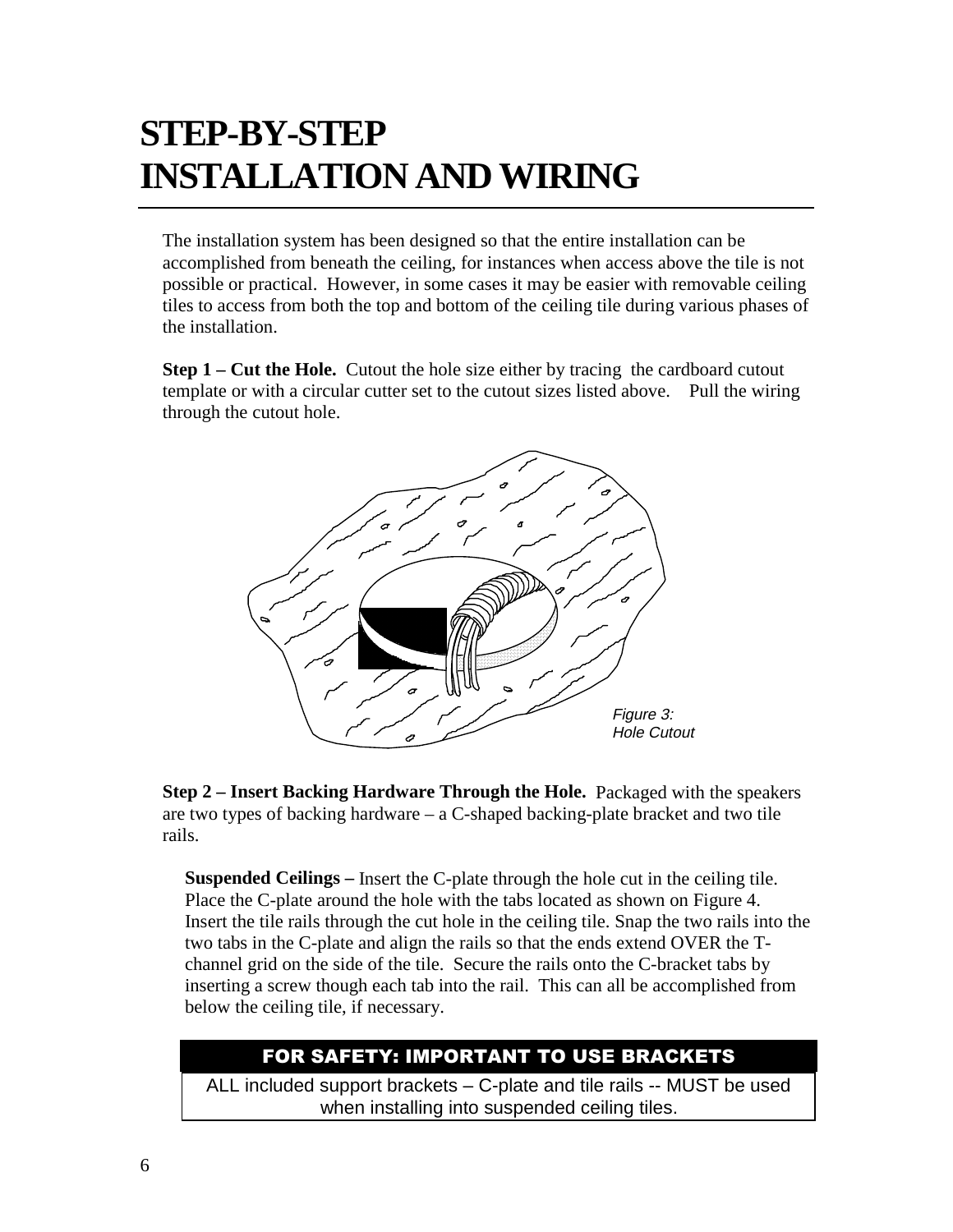

**Tile Rails:** The tile rails are designed to fit either standard 24-inch wide tiles or 600-mm wide tiles. The tile rail pieces do NOT physically attach to the T-grid struts. Instead, the inverted-V shape at the ends of the rails sit OVER the T-grid strut. During normal operation, the rails are supported by the edge of the tile. In the unlikely even that the tile comes out or falls apart, the ends of the support rails are designed to catch onto the T-grid, providing secure support to hold the loudspeaker assembly in place.

**Vibration Reduction:** These loudspeakers can generate substantial vibration, which can cause buzzing of the ceiling materials or structure. Depending on the character of the ceiling tile and structure, the installer might need to place neoprene or other dampening material under the tile rails or the edges of the tiles to eliminate rattles.

**Cutout Placement:** The tile rails are pre-punched with attachment holes along their length. Placement is not limited to the center of the tile as is the case with many other tile rail support systems.

**Non-Suspended Ceiling Types –** The C-bracket can be optionally used by itself to shore up the ceiling material and to spread out the clamping force from the tab clamps. Insert the C-plate through the cut hole in the ceiling and place it on the back side of the hole before inserting the speaker.

**Step 3 – Connect the Wiring to the Removable Locking Connector –** Connect the wiring to the removable locking connector that is INCLUDED with the speaker by stripping the insulation back about 5 mm (about 3/16 inch), inserting the bare end of wire into the connector and screwing down the hold-down screw until tight using a small flatblade screwdriver. Tighten any unused screws to avoid vibration.

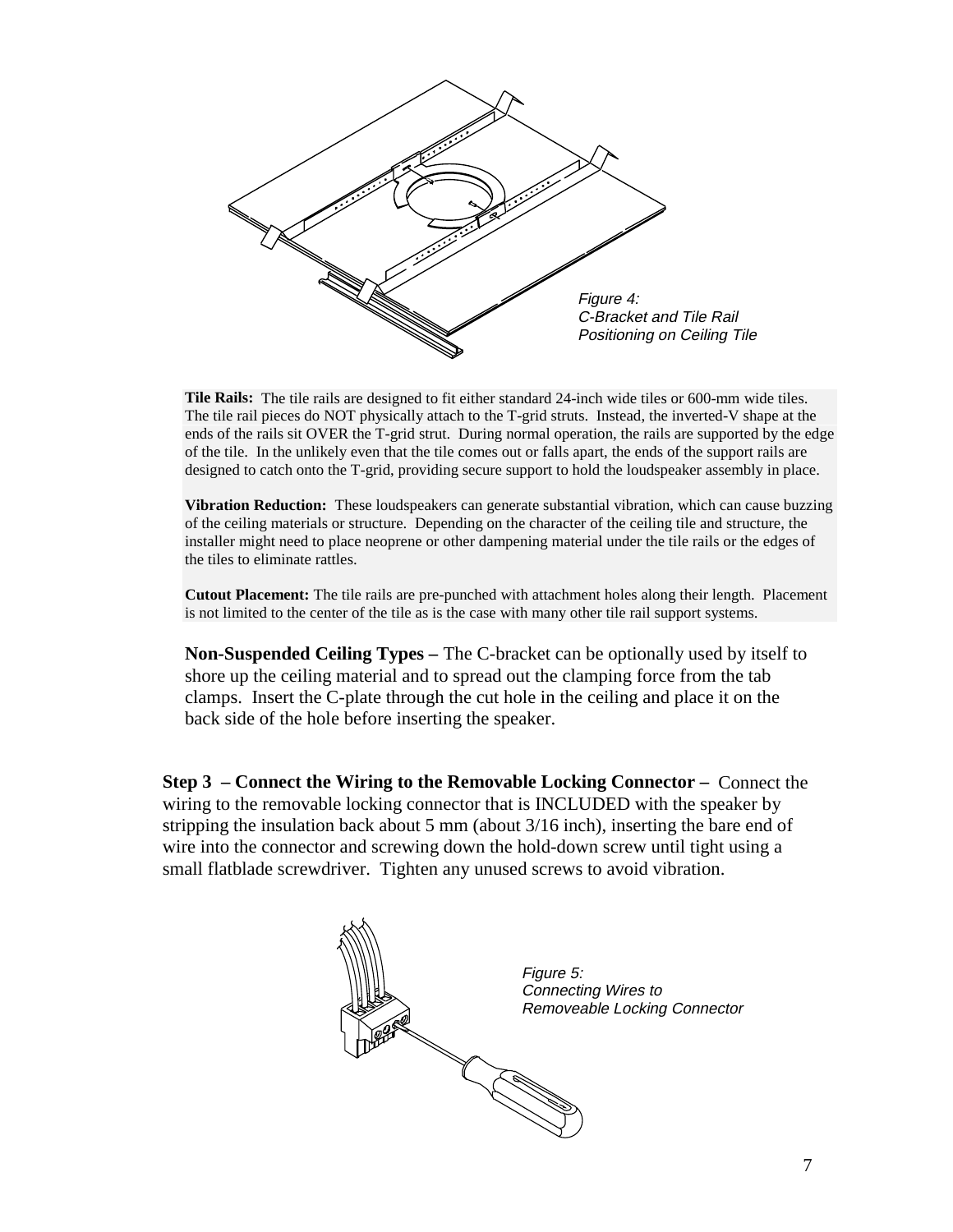**Guide to the Pins for Connection --** The removable locking input connector contains 4 terminals, as marked on the connector. The pin functions are listed on the label located on the terminal cover plate.



Figure 6: Connector Pins

Pins 2  $\&$  3 are the "+" and "-" inputs to the loudspeaker. Pins 2  $\&$  3 are looped to pins 1 & 4, respectively (Pin 1 connects to Pin 2 and Pin 3 connects to Pin 4) inside the speaker. Pins  $1 \& 4$  are intended as loop-through connections to subsequent loudspeakers. There are two possible hookup schemes for connecting subsequent speakers, determined by the desired result from the circuit whenever this speaker's connector gets disconnected during troubleshooting:

**Paralleling Input Terminals --** Connect the wire pair of the subsequent speaker to pins  $2 \& 3$  (in parallel with the input wire pair). Whenever the connector is pulled out of the speaker for troubleshooting, subsequent speakers will stay connected. This can be useful during troubleshooting to be able to disconnect a single loudspeaker at a time. In this hookup scheme, no wires get connected to pins 1 & 4.

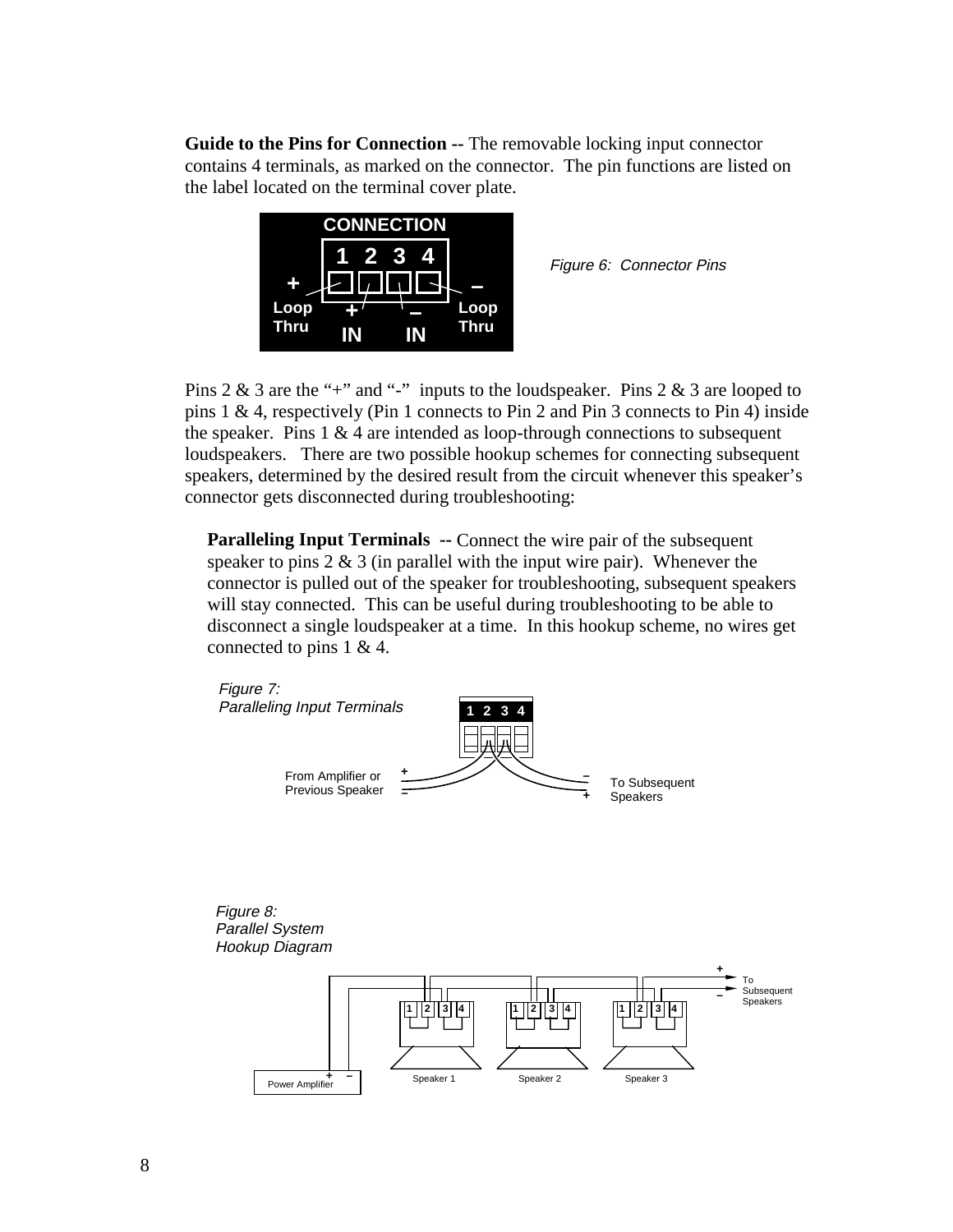**Using Loop-Through Terminals (Pins 1 & 4) -**- By connecting the wire pair of the subsequent speaker to pins  $1 \& 4$ , then all subsequent speakers will be disconnected when this speaker's connector is disconnected during for troubleshooting,. This can be useful as a way to isolate problems to a section of the distributed line while leaving the wires attached to the connector.



Choose whichever hookup pattern accommodates your installation best.

#### **Step 4 – Plug connector into connector socket in the speaker's terminal cup.**



Figure 11: Plugging Connector Into Connector Socket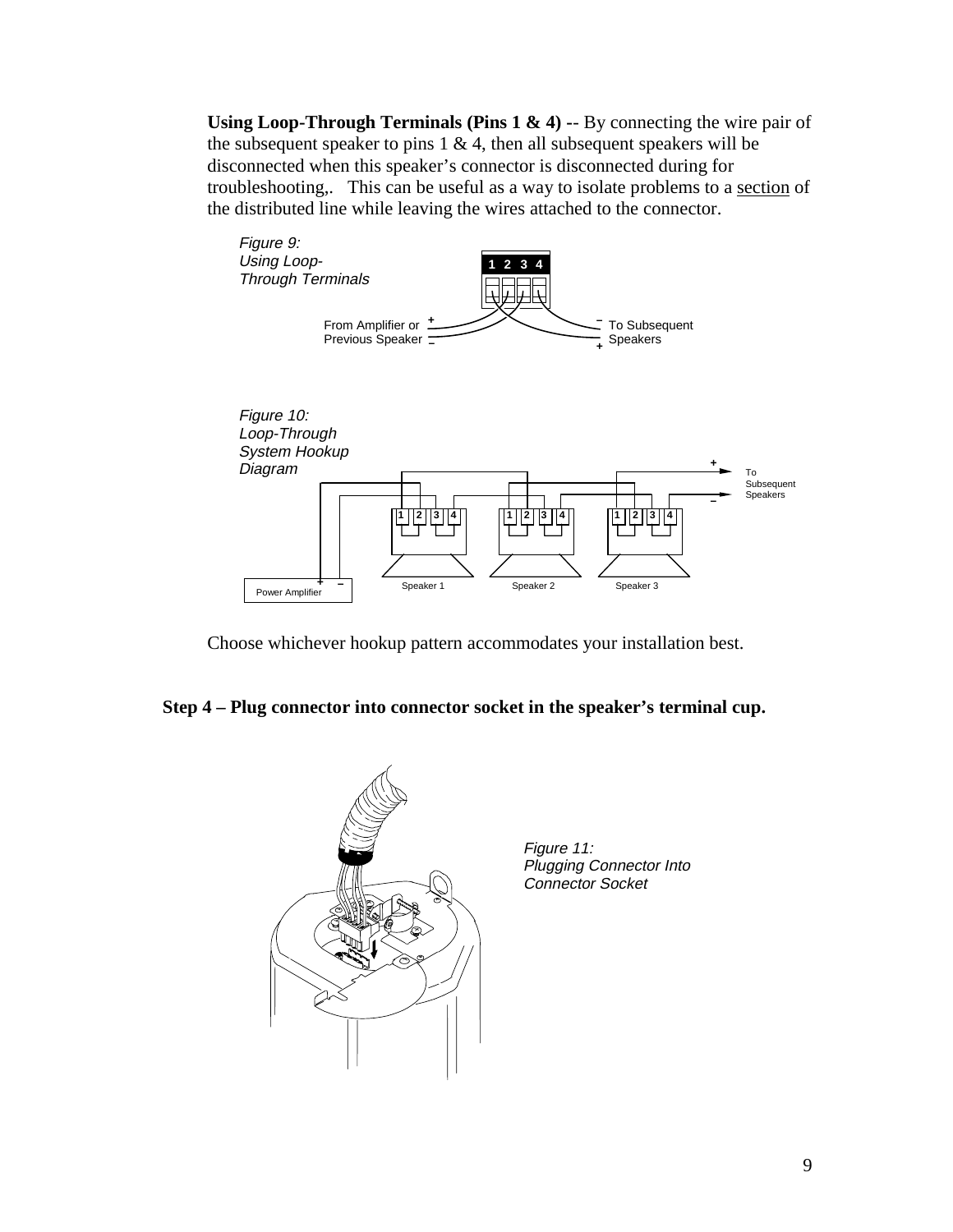#### **Step 5 – Tighten the Strain Relief Fitting & Close the Terminal Cover**

First, remove the horizontal screw indicated in the drawing below.



Figure 12: Opening the Strain-Relief Fitting

Next, loosen the screws holding the fitting's sliding pieces onto the input-terminal cover by about a half turn. Run the wires through the opening in the fitting.

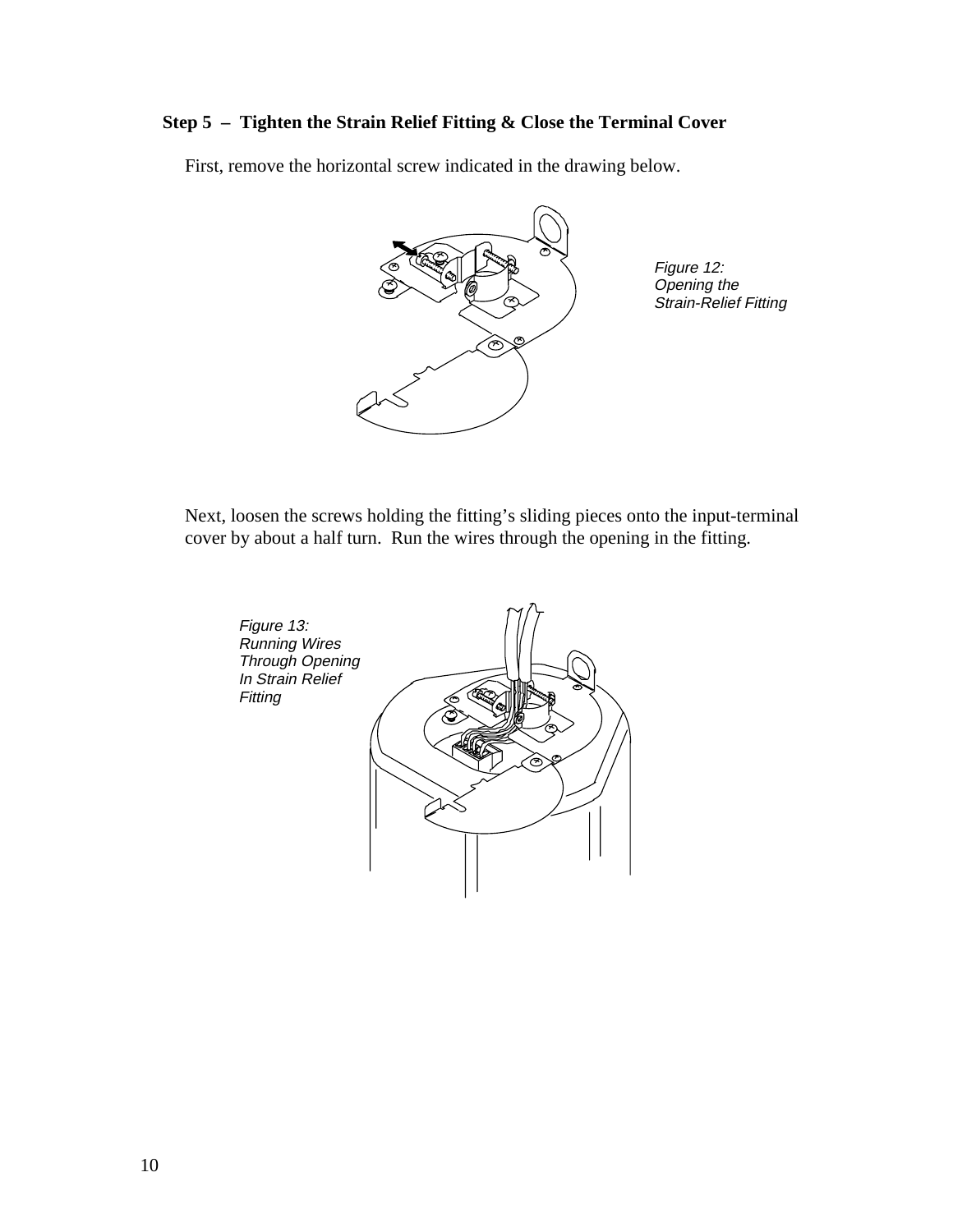The strain relief can be tightened in two ways, choose whichever is best for your application:

**a) Tightening onto plenum cable or bare wire --** Slide the wiring through the strain relief fitting on the terminal cover plate. In the case of bare wire and plenum cable it is often possible to provide acceptable strain relief force by simply tightening the screws holding the sliding strain relief onto the terminal cover plate. To achieve a tight fit, use a clamping mechanism (such as slipjoint pliers) to hold the strain relief pieces together while tightening the hold-down screws.

It is optional to reinsert the horizontal screw that was previously removed and to tighten the two horizontal screws, clamping the wire securely between them.

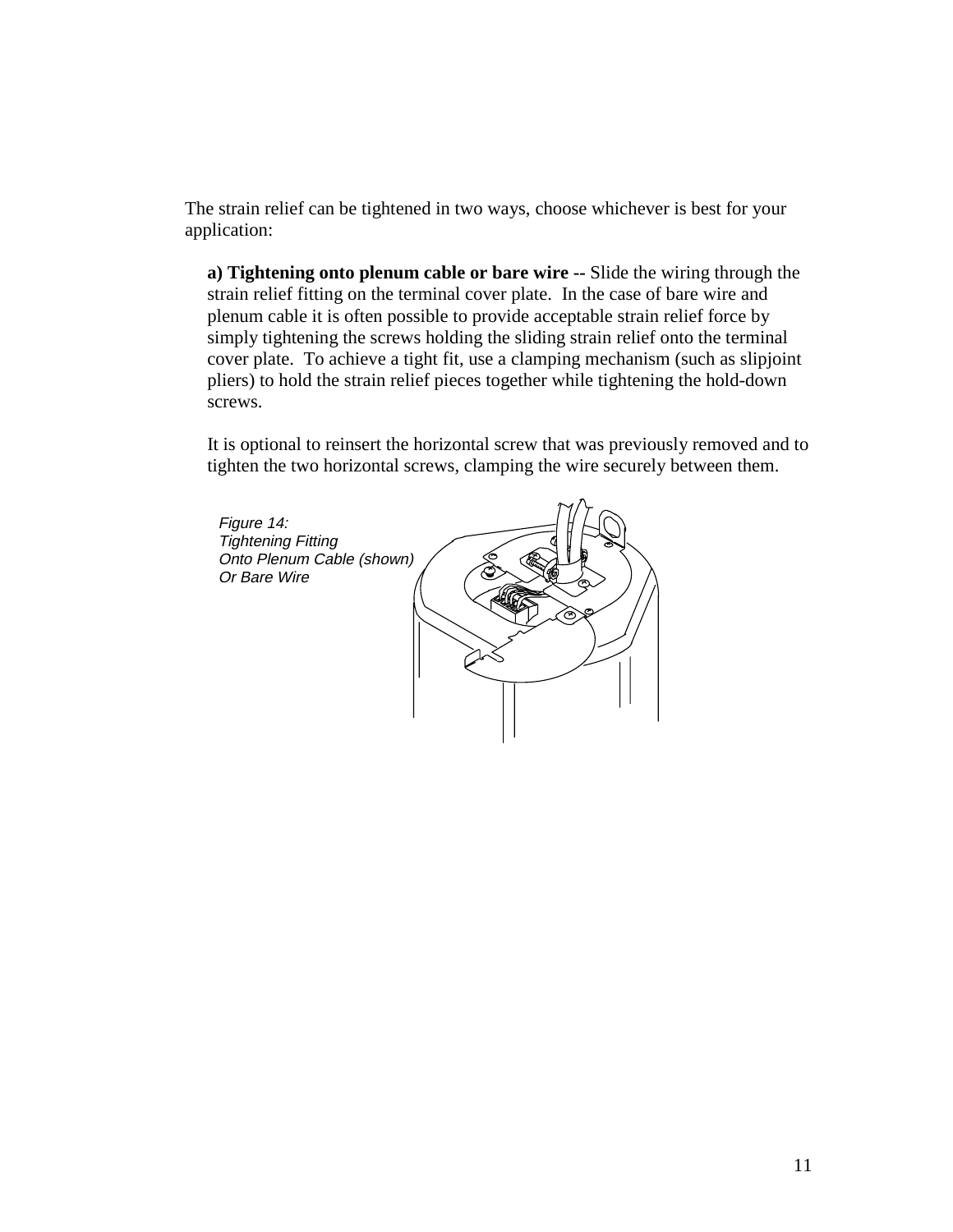**b) Tightening onto flexible or hard conduit –** The supplied fitting accommodates up to 3/8 inch (9.5mm) flexible conduit. Slide the wiring through the strain relief fitting on the terminal cover plate. Insert the conduit into the strain relief fitting. Reinsert the horizontal screw that was previously removed. Use the two horizontal screws that clamp the fitting together, clamping the conduit securely between them.



**Using an Alternate Fitting –** The existing strain relief fitting accommodates many common fitting requirements. Sometimes, alternate fittings are required, such as for larger diameter conduit or to meet specific code requirements.

In these cases, the existing fitting can be easily replaced with a number of available off-the-shelf fittings. Simply remove the existing fitting by unscrewing the two hold-down screws, exposing a 7/8 inch (22mm) knockout hole. Install the alternate fitting.

## **Caution:**

Always use the proper fitting in accordance with your area's building codes and regulations.

**Close the Terminal Cover –** Close the hinged terminal cover and secure it in place with the hold-down screw.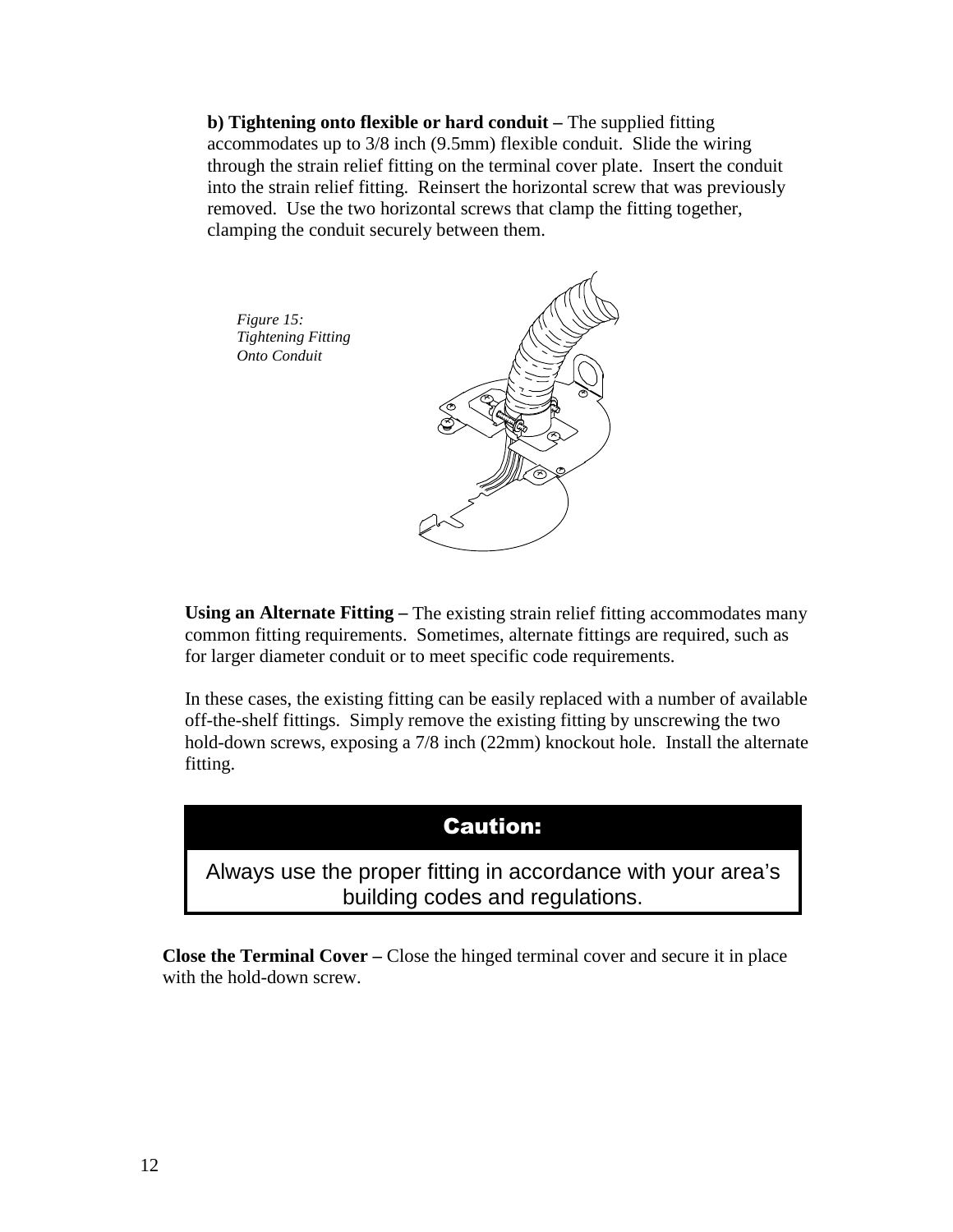#### **Step 6 – Insert the Speaker Into the Ceiling and Tighten**.

Insert the speaker into the ceiling as far as it goes, until the front baffle rim touches the ceiling.



Turn the attachment screws to tighten the mounting tabs, by using the following directions: **IMPORTANT** -- For each attachment screw, FIRST turn ½ turn COUNTER-CLOCKWISE to release the mounting tab from its guide.

Then tighten the mounting tabs by turning the screw CLOCKWISE until tight. The first ¼ clockwise turn rotates the attachment tabs outward and the remaining turns tighten the tabs down onto the back of the ceiling surface. **DO NOT OVERTIGHTEN***.*

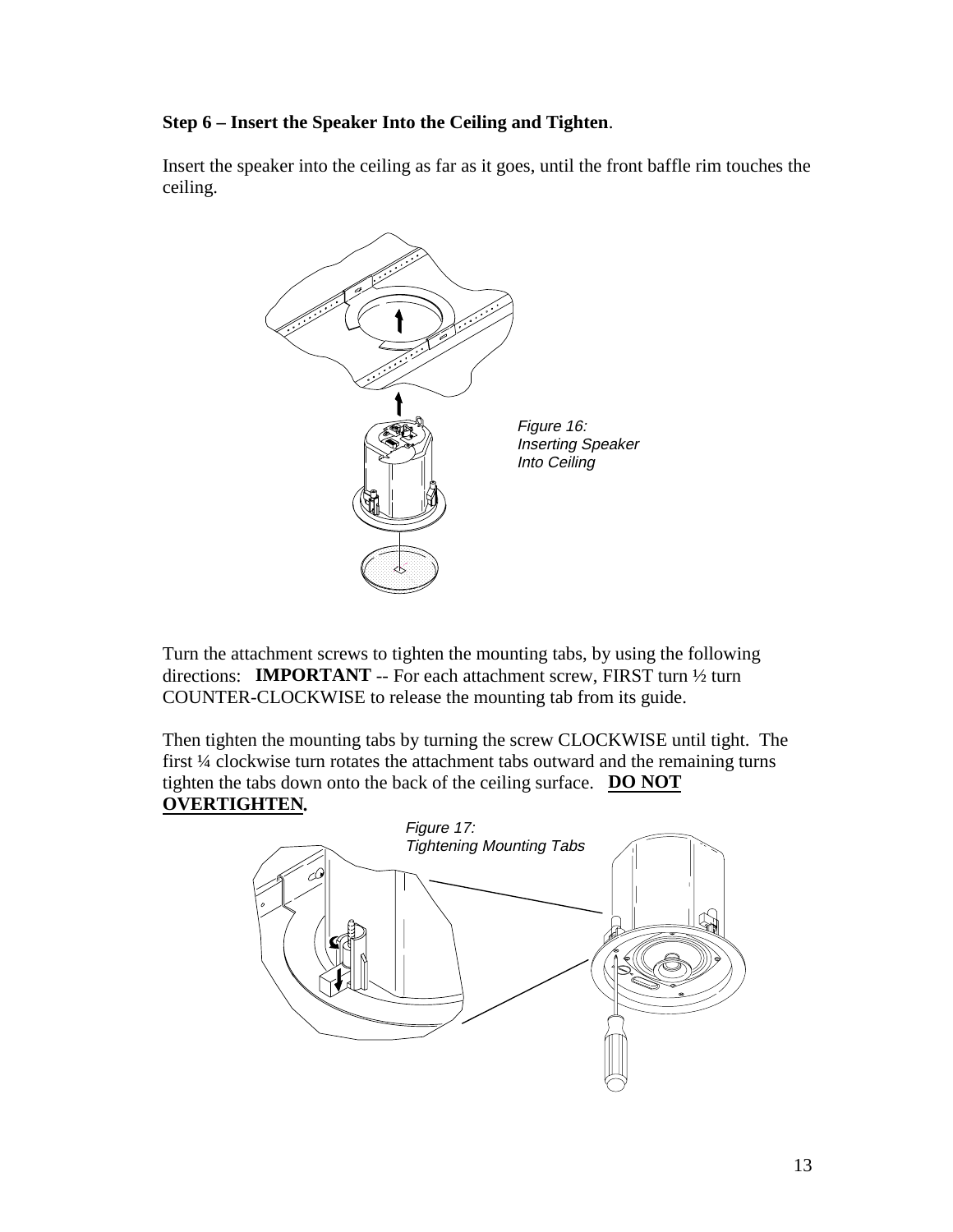| Model                 | Number of Attachment Screws |  |  |
|-----------------------|-----------------------------|--|--|
| Control 24C $\&$ 24CT | 3 screws                    |  |  |
| Control 26C $\&$ 26CT | 4 screws                    |  |  |
| Control 19CS & 19CST  | 5 screws                    |  |  |

Table 3: Number of Attachment Screws, by Model

**Step 6 – Connect a Secondary Support Line to Seismic Tab –** A tab is provided on the back of each speaker for connection to a independent secondary support point. Some construction codes require using this secondary support point, which requires connecting a support line to a separate secure support point. Consult construction codes in your region.

## **IMPORTANT:**

Control Contractor ceiling speakers can generate substantial vibration . It is HIGHLY RECOMMENDED to use the seismic tab as a secondary support point in case the ceiling tile or structure breaks.

**Step 7 for "T" Versions Only: Adjust Tap Selector –** On T-version models (Control 24CT, 26CT and 19CST) the tap selector switch is located on the front baffle. Adjust the tap setting before inserting the grille. In some installations it is advisable to leave the grilles OFF until final adjustment of the taps for the system.



Figure 18: Tap Selector (Shown: Control 24CT)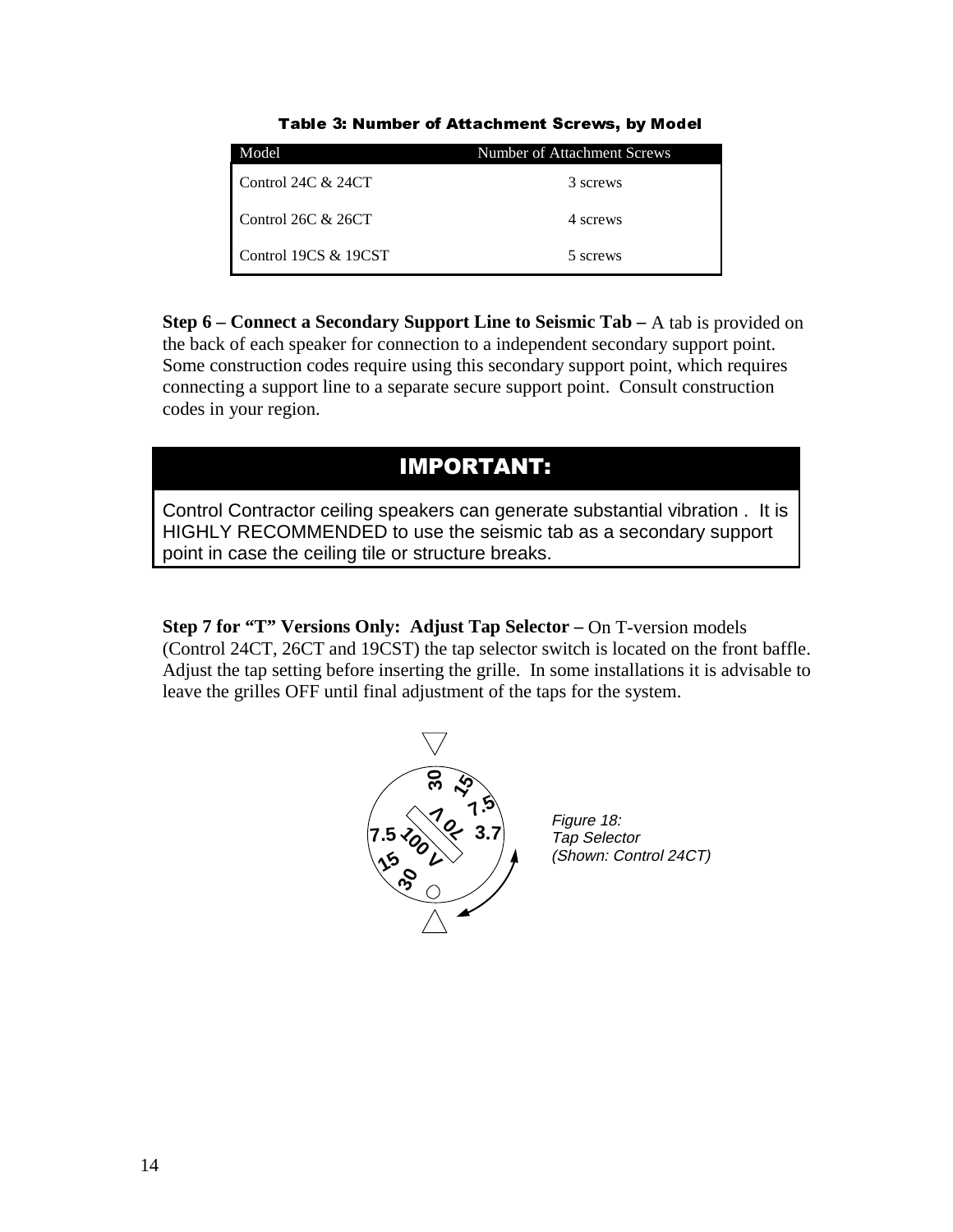**Step 8 – Insert the Grille –** Consider which direction the logo is facing and press the grille into place until the front of the grille is flush with the rim. Make sure grille is securely seated to prevent it from vibrating loose and falling.

**Removing the Grille --** The grille presents a tight fit in order to make sure that it won't fall out, even with high vibrations that can be produced by these speakers. If you need to remove the grille, it is easiest to do so by inserting 2 pointed objects (such as push pins) into 2 nearby holes in the grille, presenting slow even pressure to pull down on the grille until that section of the grille comes out approximately 6 mm (1/4 inch) . Work your way around the grille, loosening a section at a time until the grille comes out.

# **Painting the Speaker**

The speaker's textured white finish complements most decor and does not need further finishing. Where the interior design requires it, these speakers are easy to paint.

The rim can be painted before installation or in cases where the rim needs to be finished along with the ceiling, the speaker rim can be painted after attaching into the ceiling.

**Type of Paint –** The speaker's polystyrene rim accepts almost any type of latex or oil based paint. Two coats are recommended.

**Painting Process** – For best results, it is recommended to use the following proceedure:

- Clean the rim and grille with a light solvent such as mineral spirits by rubbing the item with a lightly dampened cloth. Do not, however, use abrasives such as sandpaper or steel wool. Nor should you use gasoline, kerosene, acetone, MEK, paint thinner, harsh detergents or other chemicals. Use of these cleaners may result in permanent damage to the enclosure.
- After cleaning, apply two or more two thin coats of either latex or oil-based paints. Latex paint will adhere better if an oil-based primer is used first. Application can be made by rolling, brushing or spraying.

**Painting the Speaker Along With the Ceiling –** Insert the clear plastic paint shield into the front of the speaker to mask the drivers and internal baffle, paint the speaker, then remove the shield.

**Painting the Grille** – Painting the grille requires removal of the logo and the internal grille cloth, they spray painting. If the grille is rolled or brush painted, the mesh may become clogged with paint and poor sound quality may result. Replace the internal grille cloth and JBL logo.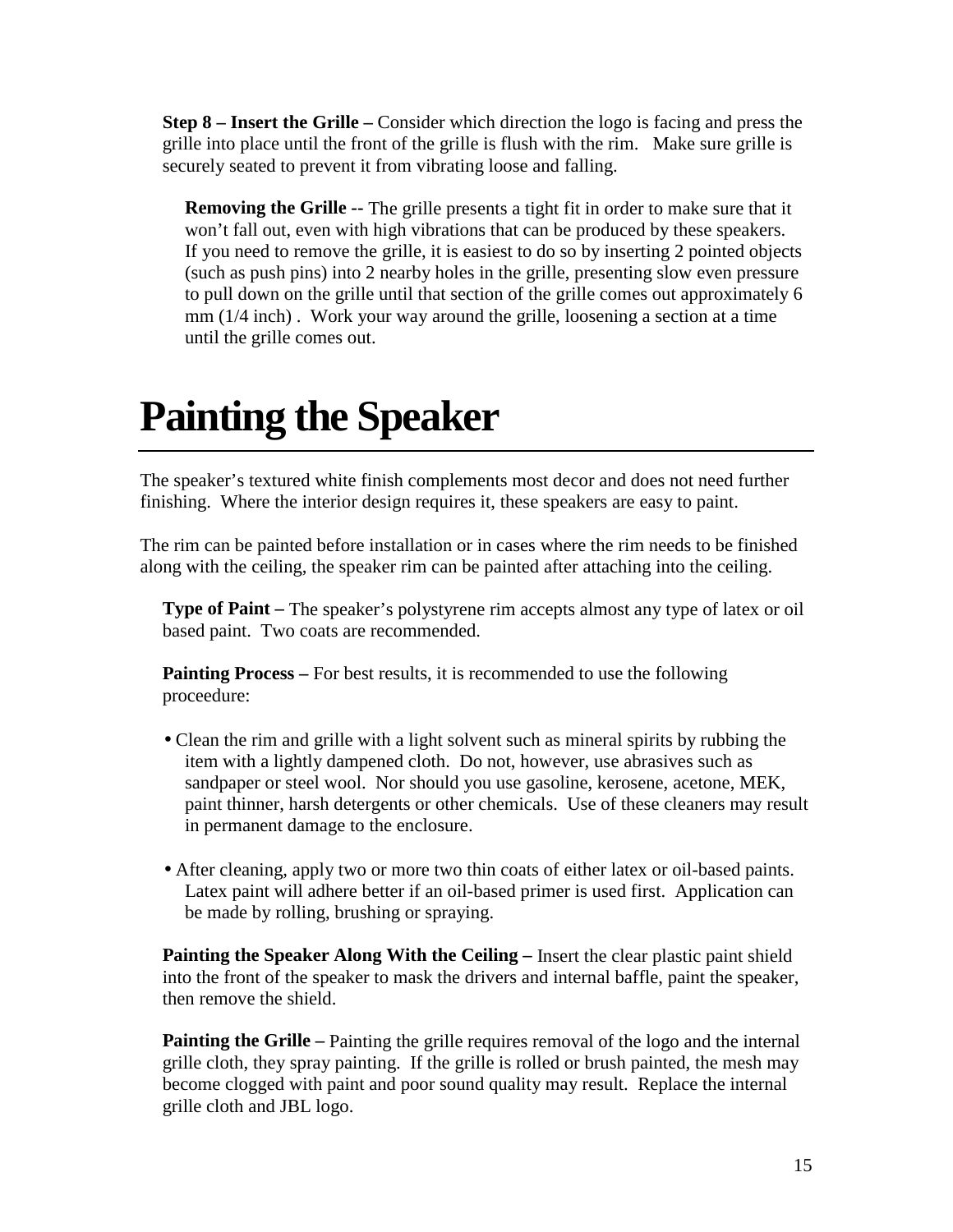# **Safety Agency Compliance**



Complies with the requirements of **UL-2043** Fire Tests for Heat and Visible Smoke Release for Discrete Products and their Accessories Installed in Air Handling Spaces, **NFPA-70** National Electric Code 1996, Article 300-22(C), and **NFPA-90A** Installation of Air Conditioning and Ventilation Systems, Section 2-3.10.1 (a), Exception 3. Listed **UL1480-5** Speakers for Fire Protective Signaling Systems. For installation instructions refer to JBL manual *#CLNG SPKR MANUAL*.

SUITABLE FOR USE IN AIR HANDLING SPACES.

 $\epsilon$ 

These products are in compliance with the EMC Directive 89/336/EEC and Article 10 (1) of the directive. In compliance with Technical Regulations EN50081-1 and EN50082-1. For a copy of the model-specific CE Declaration of Conformity, contact JBL at the address listed at the end of this manual.

# **Maintenance**

No maintenance is required when installed in accordance with installation and wiring guidelines described in this manual.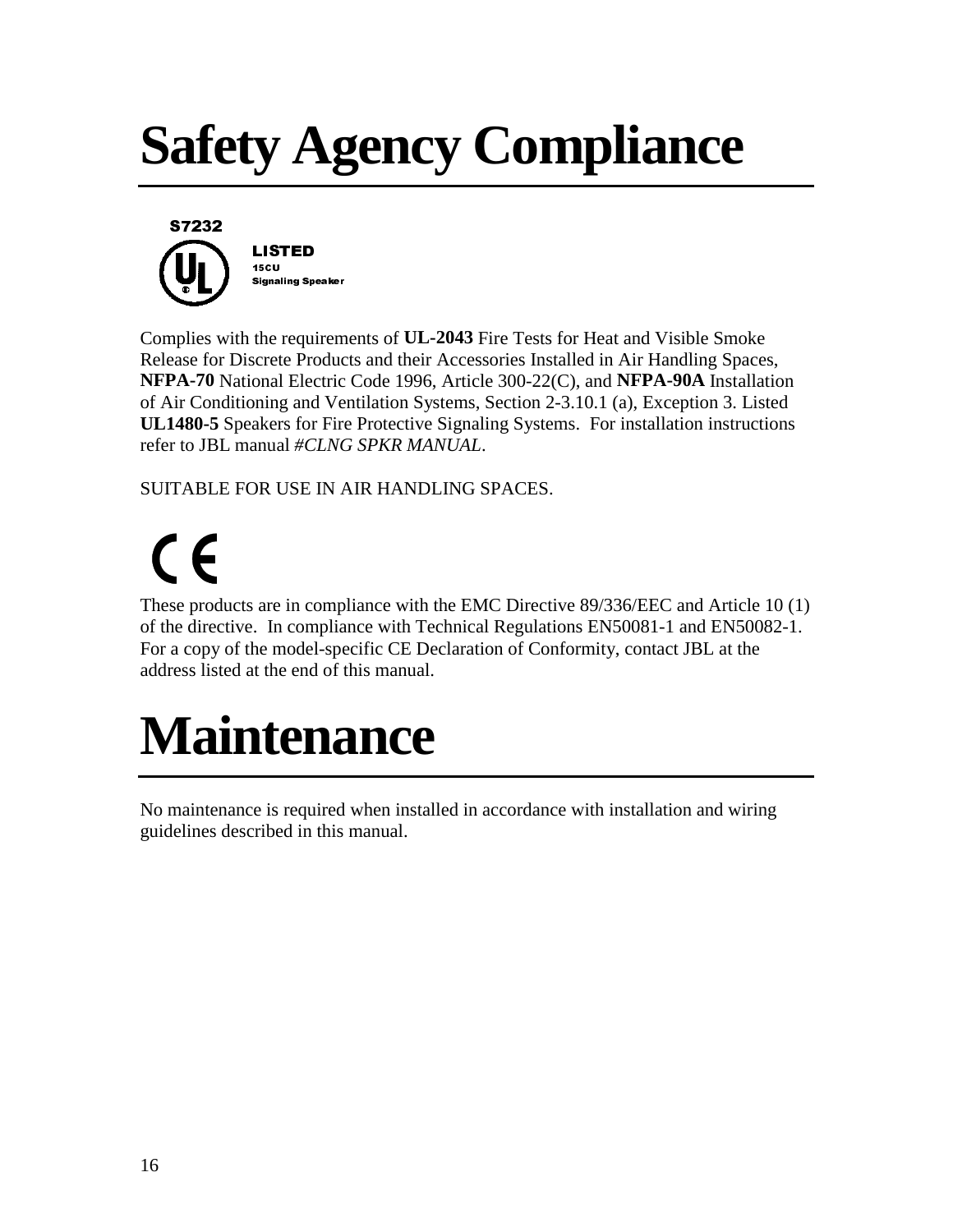# **Replacement Parts**

There are no user serviceable parts inside these speakers. The following replacement parts are for reference only. Refer servicing to an authorized JBL Service Center. For the name of an authorized Service Center in your area, contact JBL Professional at the address listed below.

|                             | Control<br>24C      | Control<br>24CT     | Control<br>26C      | Control<br>26CT     | Control<br>19CS     | Control<br>19CST    |
|-----------------------------|---------------------|---------------------|---------------------|---------------------|---------------------|---------------------|
| Driver (Speaker)            | 124-13000-00        |                     | 124-16000-00        |                     | 124-58000-00        |                     |
| Transformer                 | None                | $562 -$<br>00035-00 | None                | $562 -$<br>00036-00 | none                | $562 -$<br>00037-00 |
| Crossover<br><b>Network</b> | $129 -$<br>20046-00 | $129 -$<br>20045-00 | $129 -$<br>20047-00 | $129 -$<br>20048-00 | $129 -$<br>10037-00 | $129 -$<br>10038-00 |
| Fuse (internal)             | 453-80000-00        |                     |                     |                     |                     |                     |
| <b>Protection Lamp</b>      | SK <sub>2</sub>     |                     |                     |                     | SK <sub>3</sub>     |                     |
| Input Connector             | 424-00092-00        |                     |                     |                     |                     |                     |
| Mounting Tab                | 885-00050-00        |                     |                     |                     |                     |                     |

# **Warranty & Contacting JBL**

These products are designed and backed by JBL Professional, the world leader in sound reinforcement. For complete JBL warranty information, to order replacement parts or to ask for clarifications to this manual, contact JBL Professional:

- WITHIN THE UNITED STATES: Contact the Applications Dept, JBL Professional, PO Box 2200, 8400 Balboa Blvd, Northridge CA 91329 USA. In the USA you may call Monday through Fiday 8:00 am to 5:00 pm Pacific Coast Time (818) 894- 8850.
- IN OTHER AREAS THROUGHOUT THE WORLD: Contact the JBL Professional Distributor in your country.
- A list of JBL Professional Distributors and U.S. Service Centers can be attained from the JBL Professional WWW.JBLPRO.COM website.